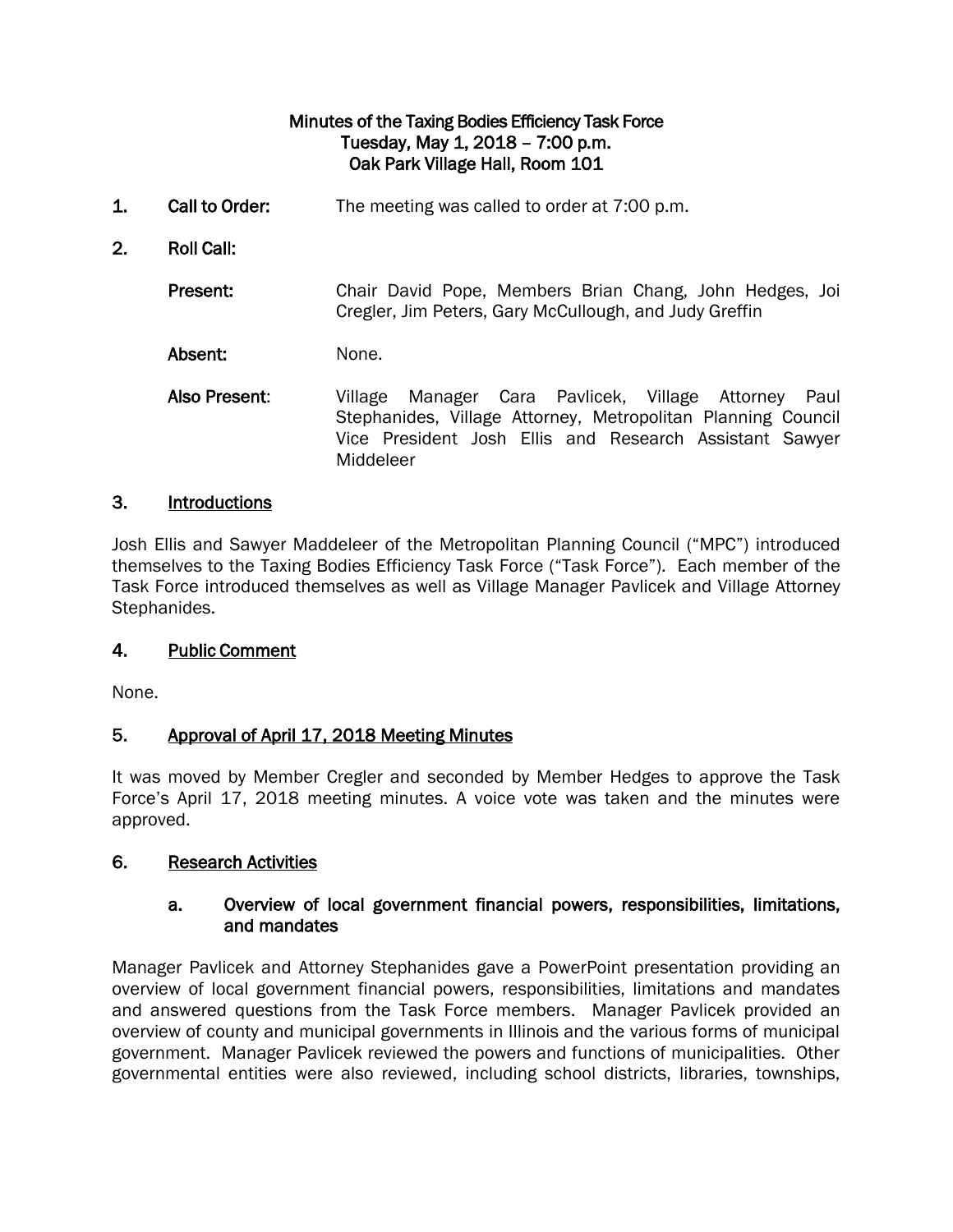and special districts. One point of discussion by the Task Force was the property tax process for the Village and other units of government in Oak Park.

## b. Comparable communities and case studies

MPC will provide case studies on comparable Illinois municipalities. The Task Force selected Evanston, Palatine, Woodridge, and Park Ridge as the municipalities to contact for the case studies.

## c. Past service sharing experience among local governments in Oak Park

Members Hedges reviewed efforts during the 1980's and later of Oak Park local governments sharing resources and providing shared services. A study was not completed with regard to the costs savings of the shared services. Member Hedges stated that there always was a cost savings because the shared services resulted in a lesser number of fulltime employees. Many of the shared services that were implemented remain in effect. Manager Pavlicek will provide examples of current shared services to the Task Force. Member McCullough asked that the Task Force explore further opportunities to share services. Member Peters stated that it is difficult to take services away once they have been provided. Member Chang asked whether governmental bodies can be compelled to share services and Member Hedges responded that it is voluntary.

## 7. Outreach Activities

# a. Progress since April 17 meeting

MPC Vice President Ellis reviewed his memo dated April 27, 2018 to the Task Force members. Draft "Talking Points" were provided as an attachment to the memo and the Task Force reviewed the Talking Points. The Task Force reviewed draft questions from MPC Vice President Ellis to be posed to the public on the Village's website.

# b. Review of past public input

A letter under Chair Pope's signature to the other taxing bodies for their input was discussed. Chair Pope read the letter for the Task Force. Responses to the letter will be discussed at the next meeting. Members Chang and Peters will sort previously provided Facebook comments for the Task Force.

### 8. Development and prioritization of options

# a. Classification and categorization systems

Member Greffin asked that the Task Force be provided with a presentation on tax increment financing districts (TIFs) and the financial impacts of TIFs. MPC Vice President Ellis added that special service areas should be added to the presentation. Manager Pavlicek will prepare such a presentation for the Task Force.